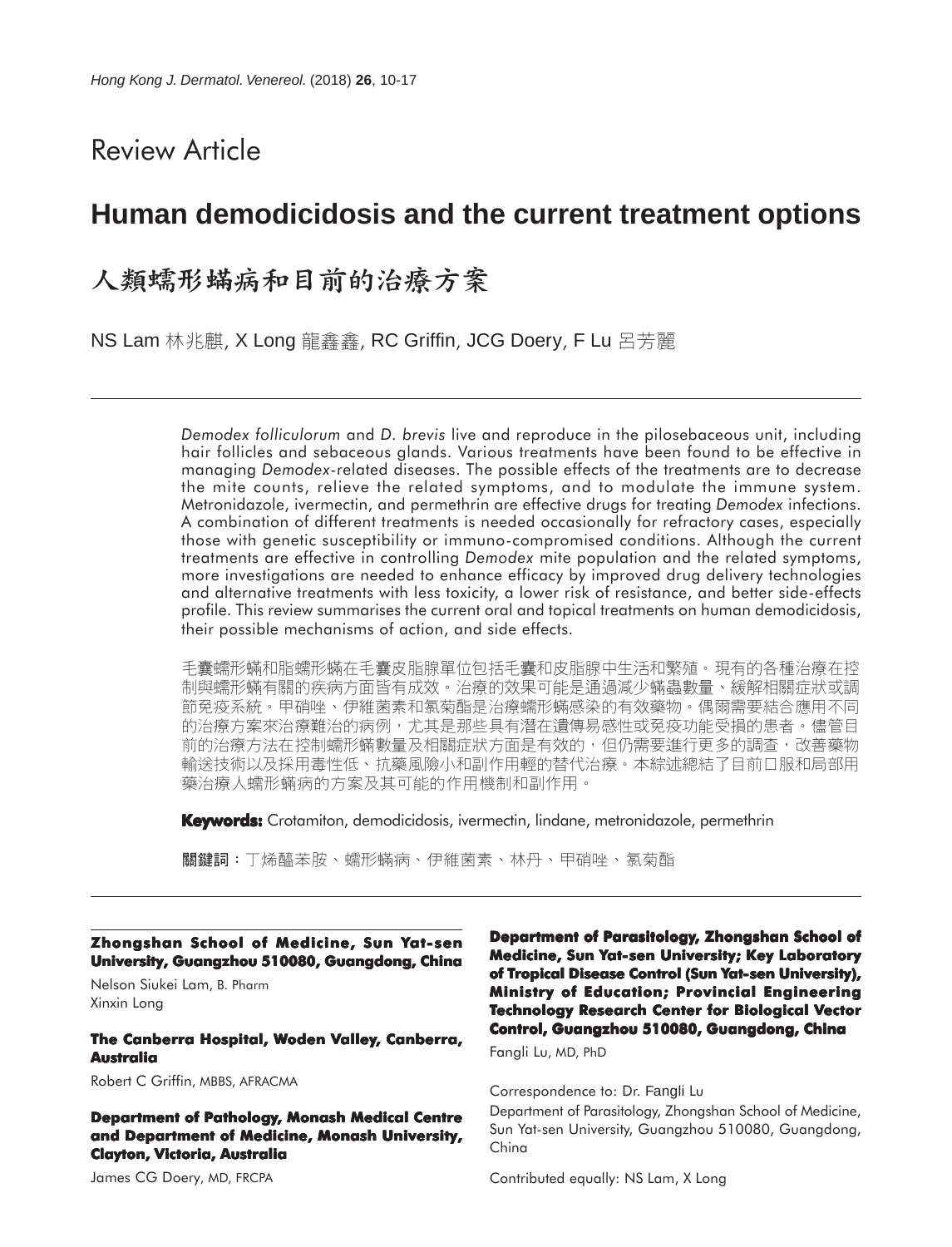# **Introduction**

*Demodex* spp. are mites from the subclass Acariformes of the class Arachnida. There are two species of *Demodex* in humans, *Demodex follicularium* and *Demodex brevis*, which are found in human pilosebaceous follicles and cause human demodicidosis, a transmittable parasitic dermatosis. The life cycle of *Demodex* mites is approximately 14-18 days from the egg to the larval stage and eventually the adult stage. The mating of the parasite takes place in the follicle opening and eggs are laid inside the hair follicles or sebaceous glands. *Demodex* mites are opportunistic pathogens and can be found on the skin or eyelashes of asymptomatic individuals. *Demodex*-related diseases occur when the host cutaneous environment facilitates their proliferation.<sup>1</sup>

The pathogenesis of demodicidosis involves direct damage, blockage of the meibomian glands, and damage to the skin barrier of the follicles by the mite's claws and mouthpiece. Enzymes such as protease and lipase secreted by *Demodex* mites may stimulate host protease-activated receptors, promote the secretion of anti-microbial peptides, and upregulation of pro-inflammatory cytokines. Due to the adaptive immune response, CD4+ T helper cells infiltrate the site with other immune cells including macrophages and Langerhans cells. Patients with phenotypes HLA-Cw2 and HLA-Cw4 are more susceptible to *Demodex* overproliferation due to decrease in natural killer type-2 cells and Th1 cells adaptive immune response, whereas those with the HLA-A2 phenotype were less susceptible.2 The chitin exoskeleton, crystalline waste products, and bacteria inside the mites such as *Streptococci*, *Staphylococci*, and *Bacillus oleronius* can trigger the inflammation cascade by the toll-like receptor (TLR)2 innate immunity pathway. The carbohydrate like Tn antigen expressed by *Demodex* can modulate the secretion of pro-inflammatory mediators such as interleukin (IL)-8 and tumour necrosis factor (TNF)- $\alpha$  from the pilosebaceous

unit of the host, which interferes with the innate immune response of the host to facilitate the invasion and population expansion of *Demodex.*<sup>3</sup> Dermatological conditions associated with *Demodex* infections include acne vulgaris, pityriasis folliculorum, rosacea, perioral dermatitis, neutrophilic sebaceous adenitis, sebaceous adenoma, seborrhoeic dermatitis, papulopustular eruption, scalp folliculitis, and nipple infections.

# **Treatment of human demodicidosis**

There are several classes of treatment for human demodicidosis, including systemic and topical therapies. Currently, metronidazole, ivermectin, doxycycline, permethrin, crotamiton, lindane (gamma hexachlorocyclohexane), benzyl benzoate, and pilocarpine are proven to have anti-*Demodex* effects. The current available drugs for human demodicidosis are summarised in Table 1 and the structures of these drugs are shown in Figure 1. However, none of them are 100% effective against *Demodex* mites and patient compliance due to complicated dosing regimens, repeated medication application, and side-effects are potential problems.

#### *Metronidazole*

Metronidazole is a small and highly-lipophilic synthetic nitroimidazole derivative, which is active against parasitic and anaerobic bacterial infections. Its mode of action in *Demodex*associated rosacea is related to both the antiinflammatory and anti-oxidant properties of the drug.<sup>4</sup> Metronidazole can reduce the mite count,<sup>4</sup> and relieve the dermatological signs and symptoms.<sup>5</sup> It interferes with neutrophil release of reactive oxygen species (ROS) and inactivates existing ROS, which decreases the release of proinflammatory cytokines. Adverse effects include metallic taste in the mouth, nausea, vomiting, a disulfiram-like reaction with ingestion of alcohol, and the central nervous system (CNS) effects including seizures, encephalopathy, and ataxia.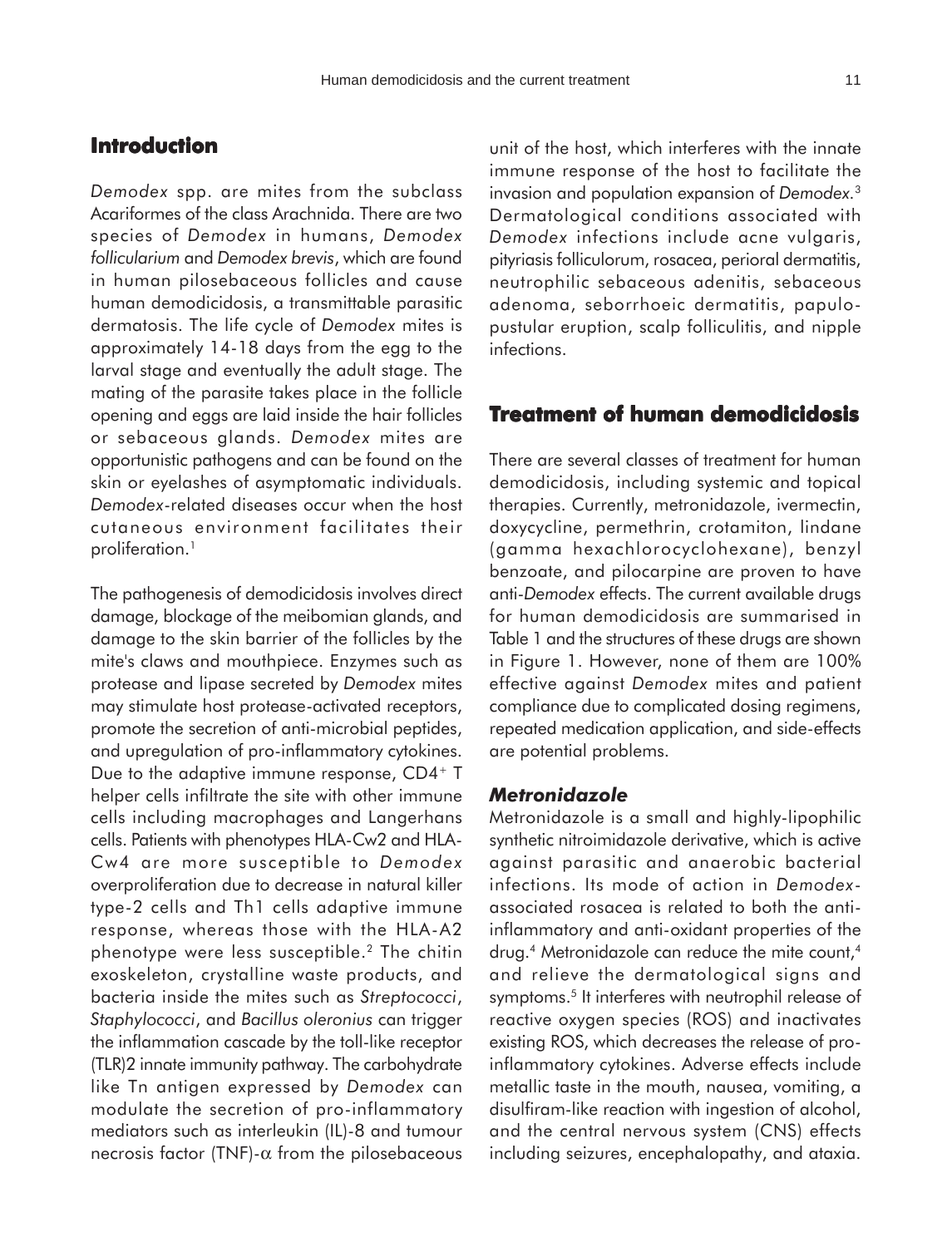| <b>Drug</b>                     | <b>Administration</b> | <b>Action</b>                                                                                                       | <b>Dosage</b>                                                                            | Side-effect                                                                                                                                                                                                          | <b>Reference</b> |
|---------------------------------|-----------------------|---------------------------------------------------------------------------------------------------------------------|------------------------------------------------------------------------------------------|----------------------------------------------------------------------------------------------------------------------------------------------------------------------------------------------------------------------|------------------|
|                                 | route                 |                                                                                                                     |                                                                                          |                                                                                                                                                                                                                      |                  |
| Metronidazole                   | Topical, oral         | Reduce mite count,<br>relieve dermatological<br>symptoms, and have<br>anti-inflammatory and<br>anti-oxidant effects | Topical: 0.75-2% q.d.<br>or b.i.d for 3-270 days<br>Oral: 250 mg t.i.d.<br>for 1-8 weeks | Topical: skin irritation,<br>allergic dermatitis,<br>aggravation of rosacea,<br>erythema, pruritus, and<br>flushing<br>Oral: nausea, vomiting,<br>headache, disulfram-like<br>reaction, and bitter<br>metallic taste | (9, 36)          |
| <i><u><b>Ivermectin</b></u></i> | Topical, oral         | Reduce mite count,<br>relieve dermatological<br>symptoms, and have<br>immunomodulation<br>effects                   | Topical: 1% q.d. for<br>2-12 weeks<br>Oral: 200-250 µg/kg<br>2 doses 1-2 weeks apart     | Topical: mild skin irritation,<br>hypersensitivity, and mild<br>and transient desquamation<br>Oral: mild and<br>transient desquamation,<br>diarrhoea, nausea,<br>headache, dizziness,<br>fever, and oedema           | (9)              |
| Permethrin                      | Topical               | Reduce mite count,<br>relieve dermatological<br>symptoms, and improve<br>the erythema score                         | 1-5% q.d. or b.i.d.<br>for 3-12 weeks                                                    | Headache, dizziness,<br>muscle spasms, convulsions,<br>dystonic action of the neck,<br>pruritus, and erythema                                                                                                        | (37, 38)         |
| Crotamiton                      | Topical               | Reduce mite count,<br>relieve dermatological<br>symptoms, and have<br>anti-pruritic effect                          | 10% q.d. or b.i.d.<br>for 3-45 days                                                      | Erythema, irritation,<br>conjunctivitis, and<br>contact dermatitis                                                                                                                                                   | (15, 39)         |
| Lindane                         | Topical               | Reduce mite count and<br>relieve dermatological<br>symptoms                                                         | 1% q.d. for<br>10-15 days                                                                | Insomnia, irritability,<br>vertigo, convulsions,<br>restlessness, collapse,<br>irritation, and allergic<br>contact dermatitis                                                                                        | (15)             |
| Doxycycline                     | Oral                  | Does not affect mite<br>counts but can relieve<br>inflammation associated<br>with demodicidosis                     | 40 or 50 mg q.d.                                                                         | Oesophageal erosion,<br>nausea, photosensitivity,<br>photo-onycholysis, rash,<br>diarrhoea, intracranial<br>hypertension, hypoglycaemia,<br>and anosmia                                                              | (40, 41)         |
| Benzyl benzoate Topical         |                       | Reduce mite count and<br>relieve dermatological<br>symptoms                                                         | 10-25% b.i.d.<br>for 45 days                                                             | Local irritation and severe<br>burning sensation                                                                                                                                                                     | (15)             |
| Pilocarpine                     | Topical               | Reduce mite count and<br>relieve dermatological<br>symptoms                                                         | 4% q.d. for<br>2 weeks                                                                   | N/A                                                                                                                                                                                                                  | (28)             |

Table 1. Currently available treatments for demodicidosis

b.i.d.: two times a day; q.d.: once a day; t.i.d.: three times a day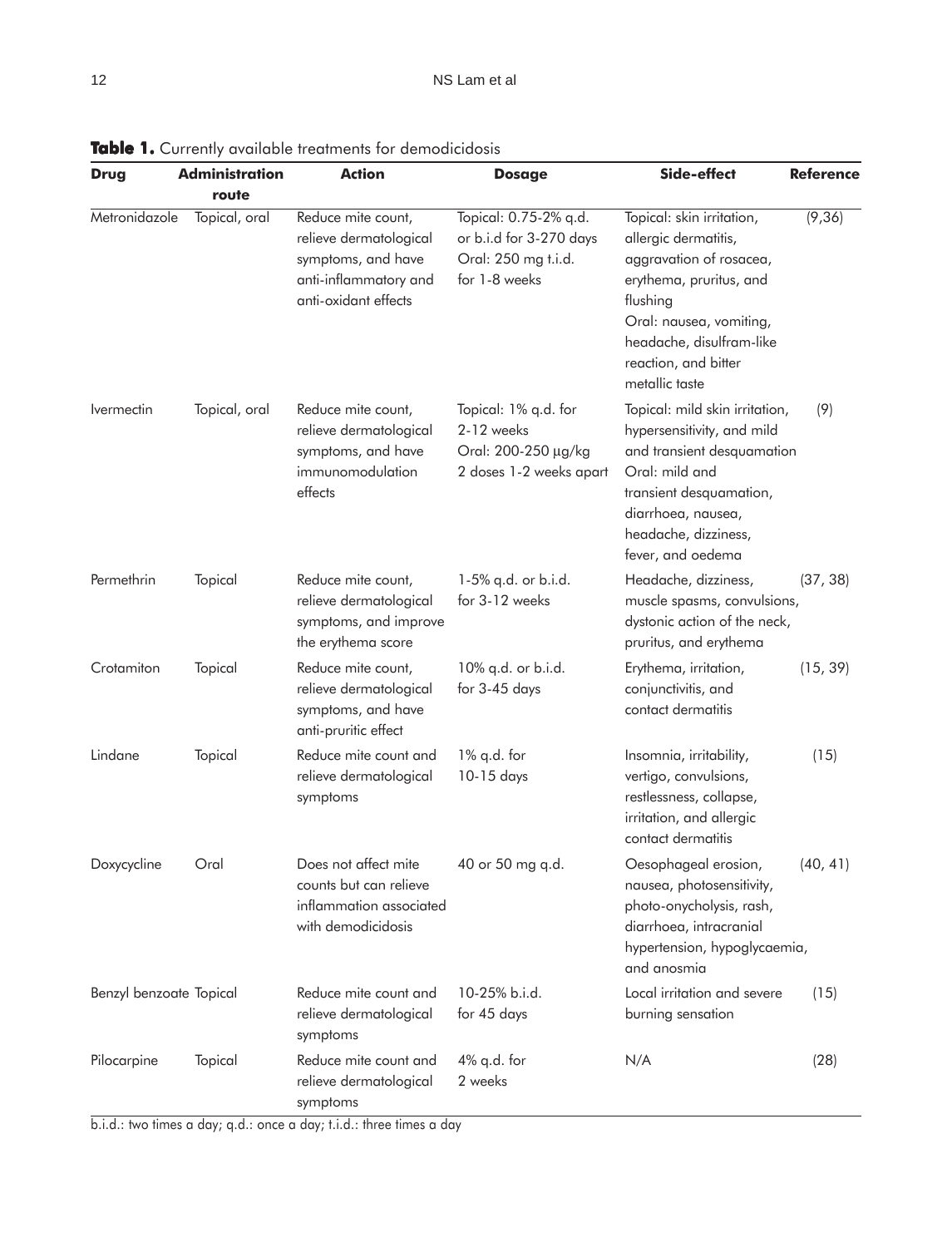Metronidazole is safe in pregnancy, breastfeeding, and young infants, although it has carcinogenic potential. In some cases of *Demodex*-induced scalp folliculitis, oral metronidazole was unsuccessful in eradicating the mites.

## *Ivermectin*

Ivermectin is derived from a group of naturally occurring macrocyclic lactones, called avermectins, extracted from the soil bacterium *Streptomyces avermectinius*, and may be used both topically and systemically. In addition to its well-known anti-*Onchocerca* and anti-filarial effects, ivermectin also has activities against other parasitic infections such as human demodicidosis. The anti-demodicidosis effect of ivermectin is probably due to its anti-parasitic, antiinflammatory, and immunomodulatory properties. It can reduce the mite count<sup>6</sup> and relieve *Demodex-*related dermatological signs and symptoms.<sup>7</sup> The anti-parasitic activity of ivermectin is possibly due to its binding selectively to glutamate or γ-aminobutyric acid (GABA) in the peripheral motor synapses of neurons, resulting in permanent opening of chloride ion channels, which inhibits the neuronal and muscular activities in the parasite and causes subsequent paralysis and death of the parasite. The anti-inflammatory properties of ivermectin are likely due to the inhibition of phosphorylation of the mitogenactivated protein kinases, JNK, and p38 as well as blocking the translocation of the transcription factor NF-κB, which may decrease neutrophil phagocytosis and chemotaxis, inhibit proinflammatory cytokines such as IL-1β, IL-8, and TNF- $\alpha$ , and upregulate the anti-inflammatory cytokine IL-10. The immune responses triggered by exogenous antigens are reported to be enhanced by ivermectin in animal studies.<sup>8</sup> Compared to metronidazole, topical ivermectin treatment has a greater ability to reduce inflammatory lesions, with a fast onset of action. Adverse effects in topical ivermectin treatment are mostly mild, including skin irritation and



**Figure 1.** The chemical structures of metronidazole, ivermectin, permethrin, crotamiton, lindane, doxycycline, benzyl benzoate, and pilocarpine.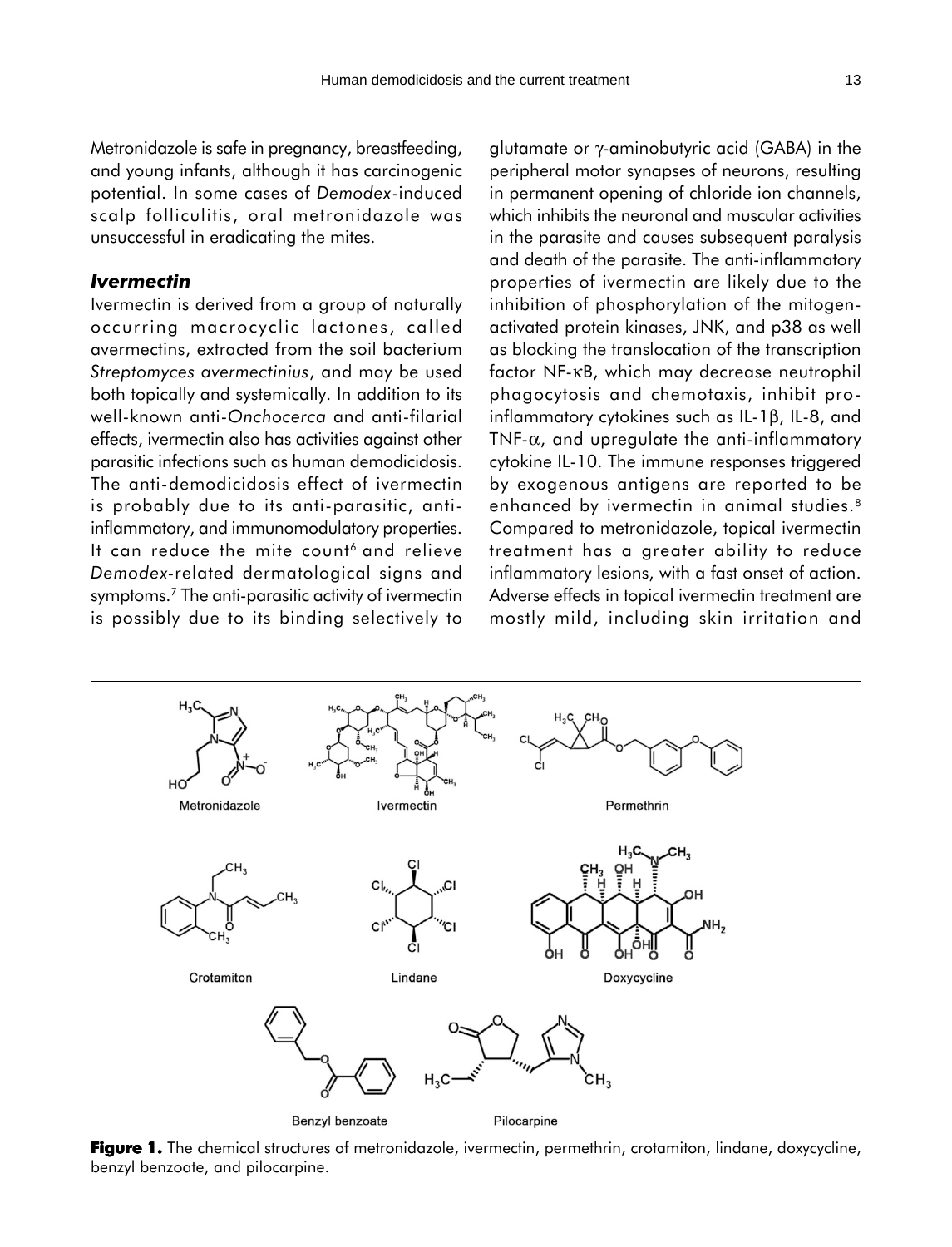hypersensitivity.<sup>9</sup> Systemic ivermectin treatment may result in transient and mild adverse reactions including anorexia, asthenia, headache, arthralgia, myalgia, fever, eosinophilia, and maculopapular rashes. Ivermectin should be avoided in pregnancy, breastfeeding, and infants weighing less than 15 kg. There has been one human ivermectin-resistant *Demodex* case reported.10

### *Permethrin*

Permethrin is a type 1 topical synthetic pyrethroid agent, which is insecticidal and scabicidal with low mammalian toxicity. Its anti-demodicidosis mechanism is unknown, but it can decrease *Demodex* mite count, 11 and improve dermatological signs and symptoms including erythema score.<sup>12</sup> Permethrin may slow the rate of closure of voltage-gated sodium channels of arthropods, leading to prolonged depolarisation of nerve cell membranes and disrupted neurotransmission, nerve depolarisation and hyper-excitation, and eventually to muscle paralysis and death. The neurotoxic effects of permethrin on vertebrates is relatively mild compared to invertebrates, due to the structural differences in voltage-gated sodium channels between vertebrates and invertebrates. Moreover, it may interfere with GABA receptor chloride ionophore complexes and neurotransmitters.<sup>13</sup> Permethrin is poorly absorbed through the skin and the small percentage absorbed is then metabolised rapidly and excreted in the urine in the form of inactive metabolites. Adverse effects including pruritus, erythema, paraesthesia, headache, dizziness, muscle spasms, convulsions, and dystonic action of the neck have been reported. Topical use of permethrin is safe for pregnancy, breastfeeding, and infants over two months old.

## *Crotamiton*

Crotamiton is a pale yellow oil with a fish-like odour used as an anti-scabies, anti-bacterial, and anti-pruritic agent for many dermatological conditions. Crotamiton can reduce *Demodex* mite count 14 and improve *Demodex* -related dermatological signs and symptoms. It is a common scabies treatment recommended for newborn babies and infants.15 The anti-pruritic effect is believed due to moderate TRPV-1 independent inhibition of histamine, serotonin, and PAR-2 agonist by crotamiton.<sup>16</sup> Adverse effects include flushing, irritation, conjunctivitis, and contact dermatitis.15 It is safe in pregnancy, breastfeeding, and young infants.

## *Lindane*

Lindane is an organochloride of the cyclohexane family, which acts on the GABA-gated chloride channels in arthropods, leading to paralysis and death of ectoparasites.17 Topical lindane treatment can reduce *Demodex* mite counts,<sup>18</sup> and improve dermatological signs and symptoms.19 The adverse effects include dermatological symptoms such as irritation and allergic contact dermatitis, and neurological symptoms such as insomnia, irritability, vertigo, convulsions, restlessness, and collapse.15 Lindane should be avoided in pregnancy, breastfeeding, and infants.

# *Doxycycline, benzyl benzoate, and pilocarpine*

Oral doxycycline is a broad spectrum bacteriostatic semi-synthetic antibiotic composed of a tetracycline nucleus with modified functional groups. Doxycycline inhibits the production and activity of matrix metalloproteinases (MMPs), especially MMP-9 directly and kallikrein (KLK) indirectly. Increased MMP-9 levels have been observed in patients with ocular rosacea, and doxycycline may be used to treat cases with recurrent corneal erosion. An *in vitro* study showed that human telomerase immortalized corneal epithelial cell line, exposed to *Demodex*-associated *Bacillus oleronius* proteins, can upregulate the expressions of pro-inflammatory mediators including IL-1β, IL-6, IL-8, TNF-α, cathelicidin, MMP-3, and MMP-9.<sup>21</sup> The chitin from exoskeleton of *Demodex* may activate TLR2 receptor in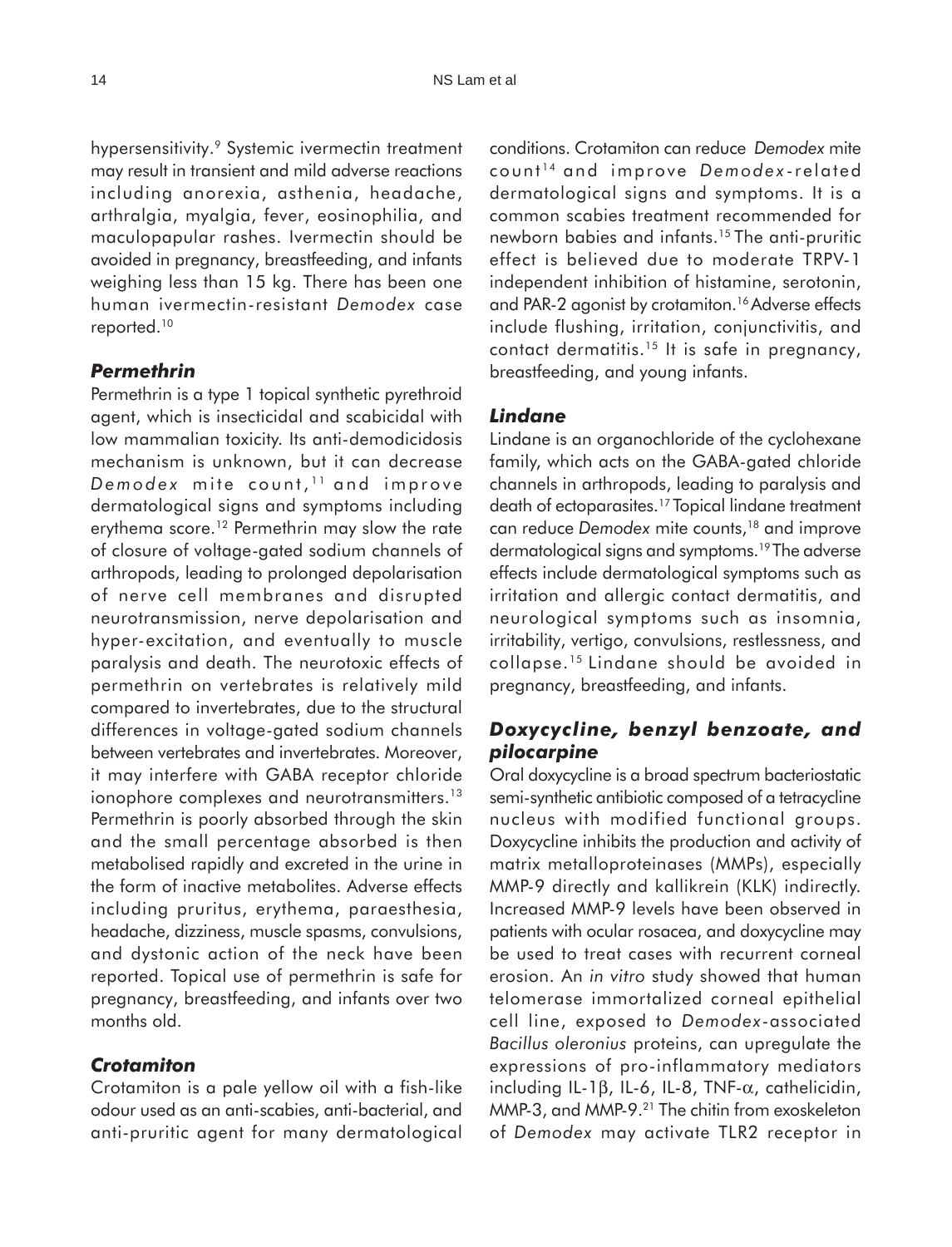keratinocyte, resulting in increased IL-8, TNF- $\alpha$ , cyclooxygenase-2, and inflammasome, which subsequently increase KLK-5, LL-37, cathelicidin, and MMP-9.22 Doxycycline can inhibit neutrophil activity and several pro-inflammatory mediators including phospholipase A2, endogenous nitric oxide (NO), TNF-α, IL-6, IL-8, and IL-10. In addition, the inhibition of NO synthase activity by doxycycline may explain the anti-inflammatory action in rosacea-associated vasodilation.22,23 Sub-antimicrobial dosing of doxycycline of under 50 mg/day (e.g. 20 mg b.i.d or 40 mg q.d.) was as effective or more effective than antimicrobial dosing (≥50 mg) in decreasing the release of proinflammatory cytokines and downregulation of ROS production, and was associated with much fewer adverse effects such as nausea, diarrhoea, and a lower risk of bacteria resistance.<sup>24</sup> The adverse effects of doxycycline include oesophageal erosion, gastrointestinal discomfort, and photosensitivity. Doxycycline is not recommended in pregnancy, breastfeeding, and infant.

#### *Benzyl benzoate*

Benzyl benzoate is an organic ester that is neurotoxic to the mites and is active against their ova.25 Topical use can reduce *Demodex* mite counts and improve dermatological signs and symptoms. Adverse effects in high strength (greater than 25%) include transient skin irritation, burning sensation, and post-treatment eczematous reaction.26 Topical use of benzyl benzoate is safe during the second or third trimester of pregnancy, breastfeeding, and in children older than one year of age.<sup>27</sup>

#### *Pilocarpine*

Pilocarpine is a cholinergic parasympathomimetic agent acting as a non-selective muscarinic agonist. Pilocarpine can reduce the number of mites and alleviate the related symptoms.28 No side-effects were observed after administration of pilocarpine to the lid margins only. Pilocarpine is not recommended during pregnancy, and the use of pilocarpine in breastfeeding and young children should be with caution.<sup>29</sup>

### *Other topical treatments*

Many topical treatments have been found to be useful for relieving or controlling human *Demodex* conditions. These include 0.01-0.02% hypochlorous acid, 99.9% ethyl-ether solution, 2% mercury oxide ointment, 100% alcohol, 6% sulphur lotion, camphorated oil, salicylic acid cream, azithromycin,30 erythromycin, sodium sulphacetamide, and tretinoin. Many of these treatments when used alone are often not sufficiently effective in managing the condition.

#### *Combination therapy*

There are several trials of combination regimens for human demodicidosis. The oral metronidazole and ivermectin combined therapy showed significant reduction in mite count in acne, perioral dermatitis, anterior blepharitis, and rosacea groups compared to oral ivermectin alone. Moreover, this regimen was significantly better at reducing the mite count to the normal level in the rosacea and anterior blepharitis groups.31 Oral metronidazole and ivermectin combination therapy also showed subjective and objective improvement in blepharitis.<sup>32</sup> The oral and topical metronidazole combination treatment showed excellent response to the fulminant rosacea-like eruption with multiple *D. folliculorum* mites. Dermatosis gradually cleared within one month, and the residual erythema on the patient's cheek resolved nine months later. In addition, a trial of combined oral metronidazole and prednisolone for three weeks in conjunction with topical metronidazole and lindane emulsion showed gradual reduction in pustules in tuberous pustular demodicidosis.33 By using topical and oral metronidazole treatments for two months and yellow mercury ointment for 15 days, facial mites disappeared with complete remission without recurrence of rosacea-like demodicidosis.34 Satisfactory results were achieved with no observable side-effects by topical camphor oil and oral metronidazole tablet given for 15 days. When oral ivermectin and topical permethrin treatments were used to acute lymphoblastic leukaemiaassociated demodicidosis, no adverse effects were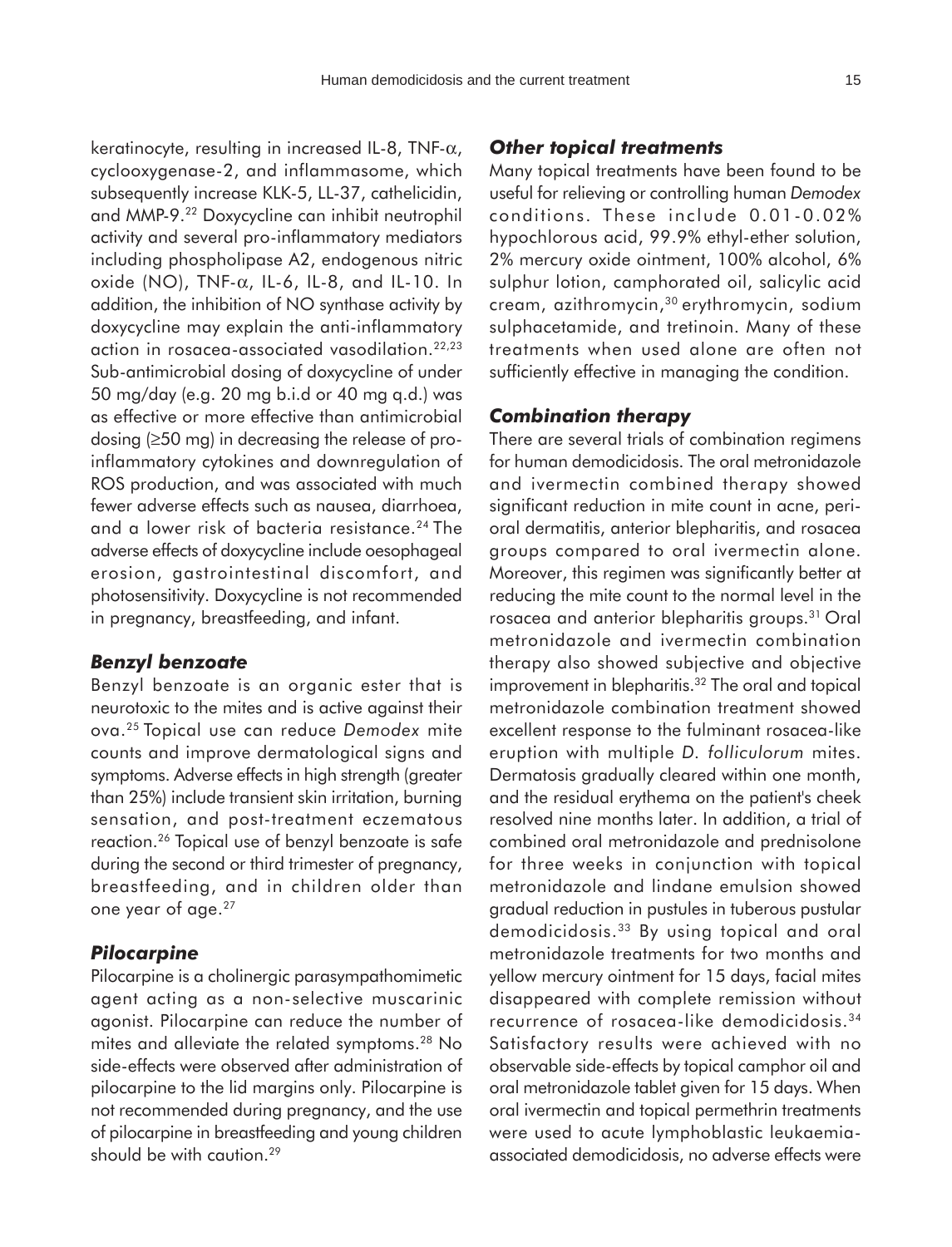experienced and the eruption resolved five weeks later. An oral ivermectin and topical permethrin combination regimen was also effective for rosacea-like folliculitis.35

## **Conclusion**

To control symptoms and achieve remission in demodicidosis, treatments should focus on reducing the mite count below a symptomatic threshold and restore the dermatological and ocular ecology to a balanced state, rather than complete mite eradication. Metronidazole, ivermectin, and permethrin have shown promising results in reducing the mite counts and relieving dermatological symptoms in *Demodex* infections. However, the repeated use of these drugs may result in the development of resistance. In refractory cases such as immunocompromised or systemic disease patients, combination therapies may be needed to relieve the symptoms and prevent recurrence. Therefore, further studies are needed to understand their mechanisms of action and toxicities, determine optimum dosage and length of treatment, and ultimately develop safe and effective therapies for human demodicidosis.

## **Conflicts of interest statement interest statement**

The authors have no conflicts of interest to declare.

## **Financial support Financial support**

Research reported in this publication was supported in part by the Natural Science Foundation of China (no. 81471973), the 2016 Medical Education Research Project of Chinese Medical Association Medical Education Branch and China Higher Education Society of Medical Education Professional Committee (2016B-KY013), and the Education and Teaching Reform Project of Sun Yat-sen University, China (2016).

### **References**

- 1. Lacey N, Kavanagh K, Tseng SC. Under the lash: *Demodex* mites in human diseases. Biochem (Lond) 2009;31:2-6.
- 2. Akilov OE, Mumcuoglu KY. Association between human demodicosis and HLA class I. Clin Exp Dermatol 2003; 28:70-3.
- 3. Moran EM, Foley R, Powell FC. *Demodex* and rosacea revisited. Clin Dermatol 2017;35:195-200.
- 4. Schaller M, Schöfer H, Homey B, Hofmann M, Gieler U, Lehmann P, et al. Rosacea Management: Update on general measures and topical treatment options. J Dtsch Dermatol Ges 2016;14:17-27.
- 5. Helou W, Avitan-Hersh E, Bergman R. *Demodex Folliculitis* of the Scalp: Clinicopathological Study of an Uncommon Entity. Am J Dermatopathol 2016;38:658-63.
- 6. Ruini C, Sattler E, Hartmann D, Reinholz M, Ruzicka T, von Braunmühl T. Monitoring structural changes in *Demodex* mites under topical Ivermectin in rosacea by means of reflectance confocal microscopy: A case series. J Eur Acad Dermatol Venereol 2017;31:e299-e301.
- 7. Käser S, Ruini C, Ezmerli M, von Braunmühl T, Hartmann D, Ruzicka T, et al. EGFRI-induced papulopustular rosacea-like rash successfully treated with topical ivermectin. J Eur Acad Dermatol Venereol 2017;31: e302-4.
- 8. Abokwidir M, Fleischer AB. An emerging treatment: Topical ivermectin for papulopustular rosacea. J Dermatol Treat 2015; 26: 379-80.
- 9. Taieb A, Ortonne JP, Ruzicka T, Roszkiewicz J, Berth-Jones J, Peirone MH, et al. Superiority of ivermectin 1% cream over metronidazole 0·75% cream in treating inflammatory lesions of rosacea: a randomized, investigator-blinded trial. Br J Dermatol 2015;172: 1103-10.
- 10. Hervás Ontiveros A, Hurtado-Sarrió M, Udaondo P, García-Delpech S, Salom D, Díaz-Llopis M. Ethyl ether: An old ally against oral ivermectin resistant *Demodex* blepharitis. Arch Soc Esp Oftalmol (English Edition) 2014;89:85-6.
- 11. Raoufinejad K, Mansouri P, Rajabi M, Naraghi Z, Jebraeili R. Efficacy and safety of permethrin 5% topical gel vs. placebo for rosacea: a double-blind randomized controlled clinical trial. J Eur Acad Dermatol Venereol 2016;30:2105-17.
- 12. Morras PG, Santos SP, Imedio IL, Echeverria ML, Hermosa JM. Rosacea-like demodicidosis in an immunocompromised child. Pediatr Dermatol 2003;20: 28-30.
- 13. Wang X, Martinez MA, Dai M, Chen D, Ares I, Romero A, et al. Permethrin-induced oxidative stress and toxicity and metabolism. A review. Parasit Vectors 2016;149: 86-104.
- 14. Forton F, Seys B, Marchal JL, Song AM. *Demodex folliculorum* and topical treatment: acaricidal action